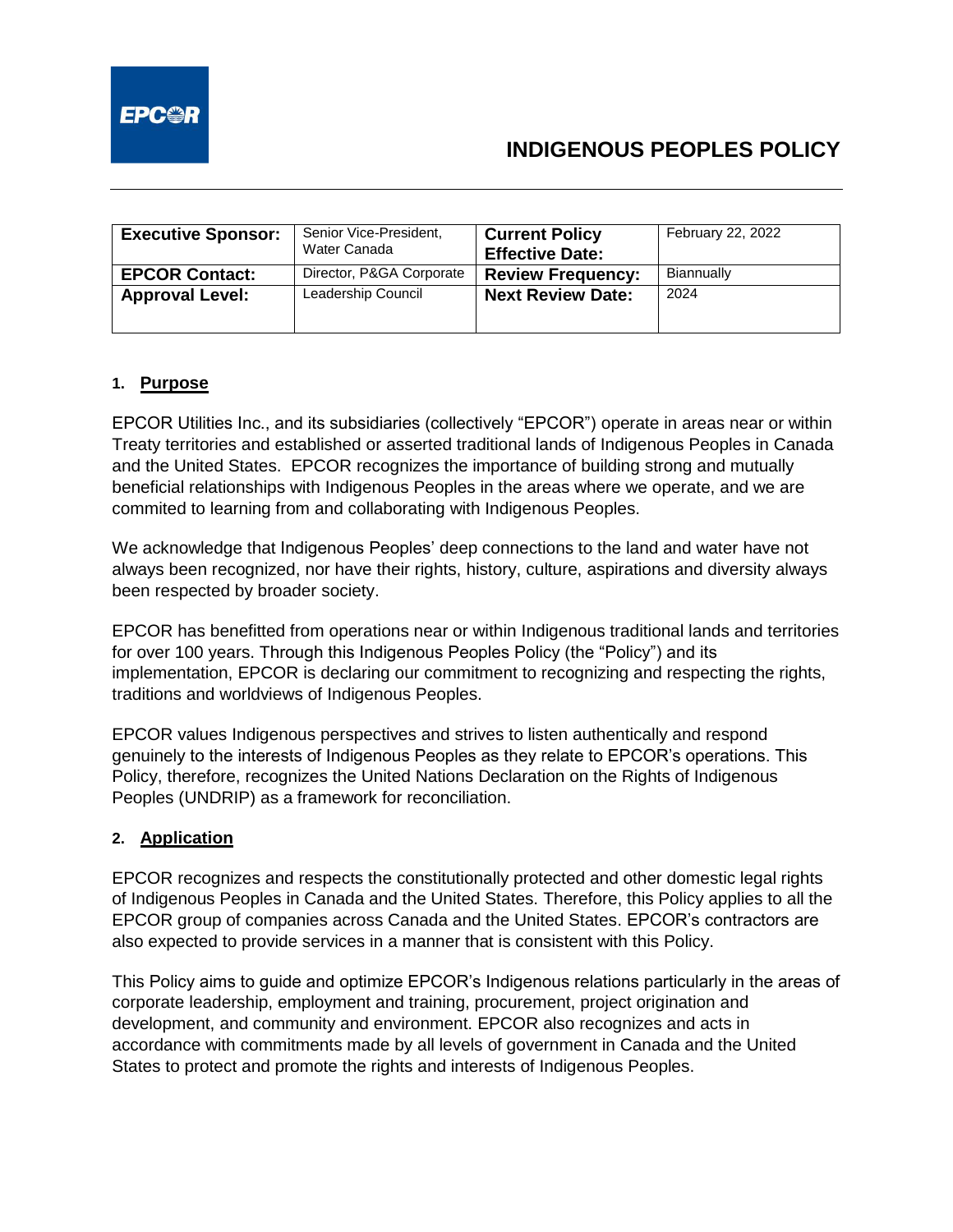### **3. Guiding Principles**

EPCOR aims to conduct its business in a manner that reflects the following Guiding Principles:

- **Build Relationships:** EPCOR commits to fostering and sustaining strong relationships with Indigenous Peoples based on mutual respect, trust, a willingness to listen and learn, and achieving common interests. EPCOR recognizes that it must demonstrate integrity in its conduct and actions in order to earn the respect and trust of Indigenous Peoples.
- **Engage Meaningfully:** EPCOR seeks to engage early, meaningfully and in good-faith on projects that may impact cultural practices or lands traditionally used by Indigenous Peoples. EPCOR strives to be responsive to the input received from Indigenous Nations and communities regarding its projects, especially as opportunities for Indigenous inclusion, cultural protection and cultural revitalization are concerned.
- **Value Indigenous Perspectives about Ecosystems**: In alignment with the Health, Safety and Envionment (HSE) Policy, EPCOR is committed to preventing pollution and reducing environmental impacts, including those contributing to climate change and affecting the ecosystems in which EPCOR operates. This includes learning from Indigenous Peoples about their experiences with and knowledge of the lands, air and water and responding to opportunities and concerns of Indigenous Peoples related to the environment.
- **Build Internal Understanding:** EPCOR commits to providing employees with skills and knowledge based training and initiatives in intercultural understanding, relationship building and legal requirements that foster a greater understanding of the history, rights, culture and perspectives of Indigenous Peoples.
- **Support Indigenous Business Development:** EPCOR seeks to develop mutually beneficial business relationships with Indigenous Nations, communties, and businesses where it operates. EPCOR commits to provide Indigenous busineses with equitable opportunities in procurement by developing and implementing an Indigenous procurement strategy, with input from Indigenous Peoples.
- **Advance Equitable Employment Opportunities:** EPCOR seeks to ensure that Indigenous people have equitable access to jobs, and that our workforce reflects the Indigenous population in the regions where we operate, consistent with the company's goal to have a workforce that is reflective of the diversity of the communities we serve.
- **Create an Inclusive Workplace:** In alignment with the Respectful Workplace Policy, EPCOR seeks to create an inclusive workplace where Indigenous employees feel accepted, supported, respected and heard; have equitable access to training and education opportunities; and where they are valued and enabled to professionally and personally succeed.
- **Develop Community Initiatives and Partnerships:** EPCOR commits to working in partnership with Indigenous Peoples to create and realize opportunities with them in training and education, employment and community development.